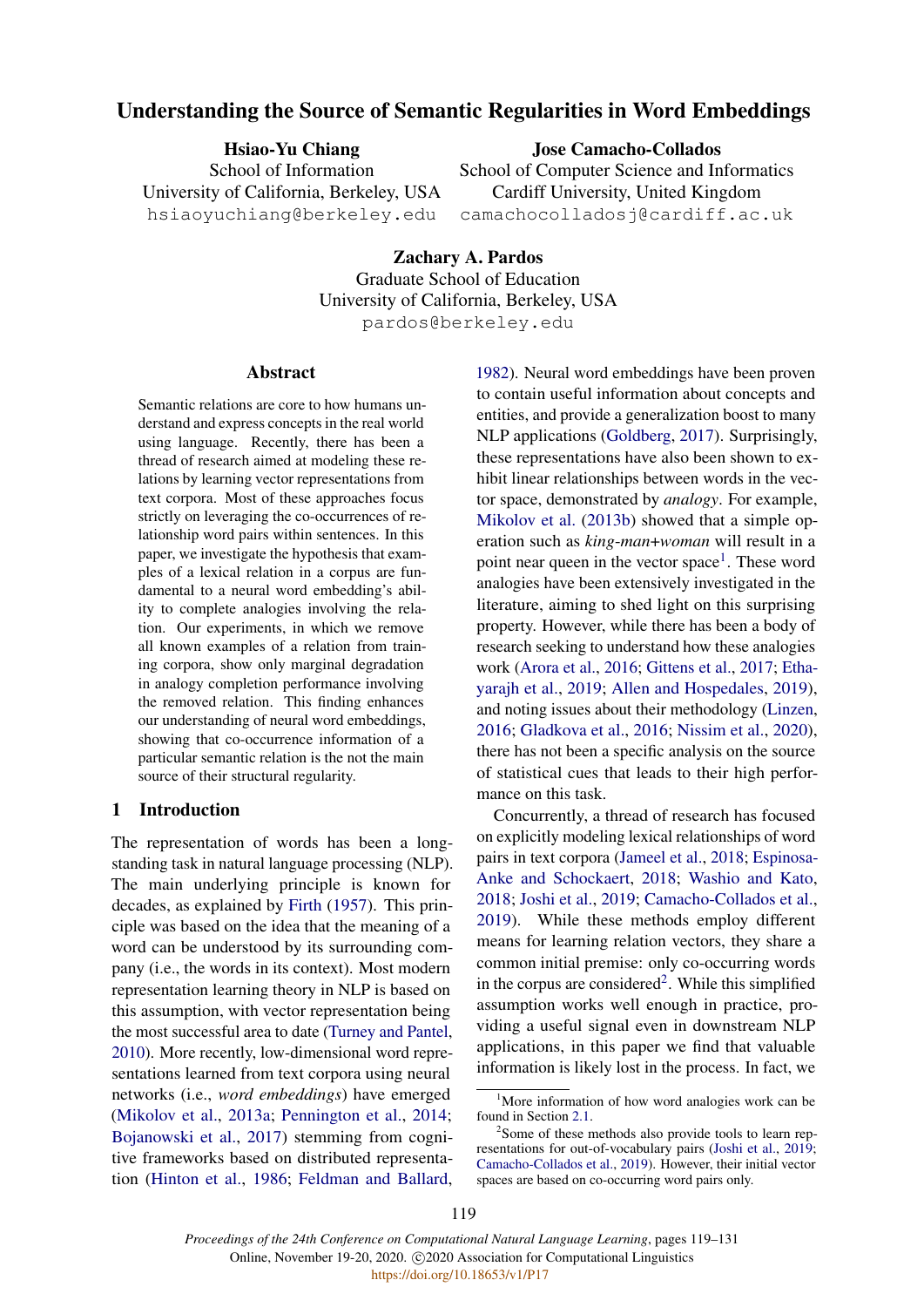find that a text corpus provides enough information to infer pairwise relations without training on any specific examples of a given relation.

In our experiments, we focus on semantic relations in particular, which are the most suited for both word and relation embedding models. Neural word embeddings are used to learn representations from text corpora, with word analogies as the evaluation mechanism to test our hypothesis. We run an extensive set of control experiments where the co-occurrence information is completely removed from the reference corpora. The results show that, with relationship instance removal, analogy perfor-mance degrades to only a limited extent, overall.<sup>[3](#page-0-0)</sup> This finding suggests that neural embeddings do not learn lexical relation regularities from examples of the relation, but that they are still able to be inferred through the semantic featurization of individual words.

#### 2 Related Work

## <span id="page-1-0"></span>2.1 Understanding analogies in word embeddings

The surprising result of [Mikolov et al.](#page-9-5) [\(2013b\)](#page-9-5), showing that word embedding can solve linear analogy problems, led to a careful investigation by researchers from different fields. A line of research proposed mathematical formalisms to try to understand the intrinsic properties of word embeddings. [Arora et al.](#page-8-1) [\(2016\)](#page-8-1) was one of the first to provide a rigorous theoretical explanation on the linear algebraic structure of word embeddings. Their formalism is based on a latent variable model that makes assumptions on the nature of the vector space. Later works rely on the notion of paraphrasing [\(Gittens et al.,](#page-9-6) [2017;](#page-9-6) [Allen and Hospedales,](#page-8-2) [2019\)](#page-8-2), based on the observation that different words can be used in similar contexts interchangeably, dropping some of the previous assumptions made by [Arora et al.](#page-8-1) [\(2016\)](#page-8-1). Concurrently, other works have attempted to provide explanations of the compositional properties of distributional models through additions [\(Levy and Goldberg,](#page-9-12) [2014a;](#page-9-12) [Paperno and](#page-10-4) [Baroni,](#page-10-4) [2016;](#page-10-4) [Ethayarajh et al.,](#page-9-7) [2019\)](#page-9-7), which lie at the core of word analogy completion.

While these works formalize word analogies and attempt to explain how they work mathematically,

our empirical analysis is focused on understanding the source of signal in corpora that affect the performance of word analogy completion, without asserting any predefined assumption. In particular, we are mostly interested in determining whether relationship pair co-occurrence in sentences is necessary in order for a word embedding to succeed at analogy completion.

#### 2.2 Issues in word analogies

A number of publications have encountered methodological issues in the word analogy task through word embeddings. [Levy and Goldberg](#page-9-12) [\(2014a\)](#page-9-12) found that the addition operations may not be optimal, as they are reduced to three separate similarity problems that can be solved through more appropriate operations. [Linzen](#page-9-8) [\(2016\)](#page-9-8) showed that simple baselines based on nearest neighbour searches are competitive in the analogy categories proposed by [Mikolov et al.](#page-9-5) [\(2013b\)](#page-9-5). Because of this, [Gladkova et al.](#page-9-9) [\(2016\)](#page-9-9) proposed a new dataset, partially addressing some of the previous shortcomings. Other works have shown that linear relationships, while being implicit, are not directly apparent in the word embedding space, and therefore word analogies may not be the best method to retrieve this information [\(Drozd et al.,](#page-8-5) [2016;](#page-8-5) [Schluter,](#page-10-5) [2018;](#page-10-5) [Bouraoui et al.,](#page-8-6) [2018\)](#page-8-6). Finally, [Gonen and Goldberg](#page-9-13) [\(2019\)](#page-9-13) and [Nissim et al.](#page-10-2) [\(2020\)](#page-10-2) cautioned against over-reliance on analogies as a means to uncover and correct for biases in word embeddings.

These methodological observations challenge the supremacy of analogy evaluations as the optimal proxy for downstream task performance of a word embedding. Nevertheless, they represent a valuable mechanism with which to compare the semantic regularities of two different neural embeddings. In particular, word analogies represent an ideal benchmark for our research questions, as the impact of co-occurrence statistics within word relations can be evaluated directly through analogy validation. This would not be the case for other more complicated tasks such as relation classification or extraction, which may add additional confounds.

#### 3 Methodology

In this section we explain the experimental methodology we follow to answer our main research question. First, we briefly describe how to solve word

<sup>&</sup>lt;sup>3</sup>In a few specific relations the degradation is more marked. Nonetheless, this degradation does not surpass 50% even in the most unfavorable case for accuracy, and for other metrics this degradation does not surpass 20%.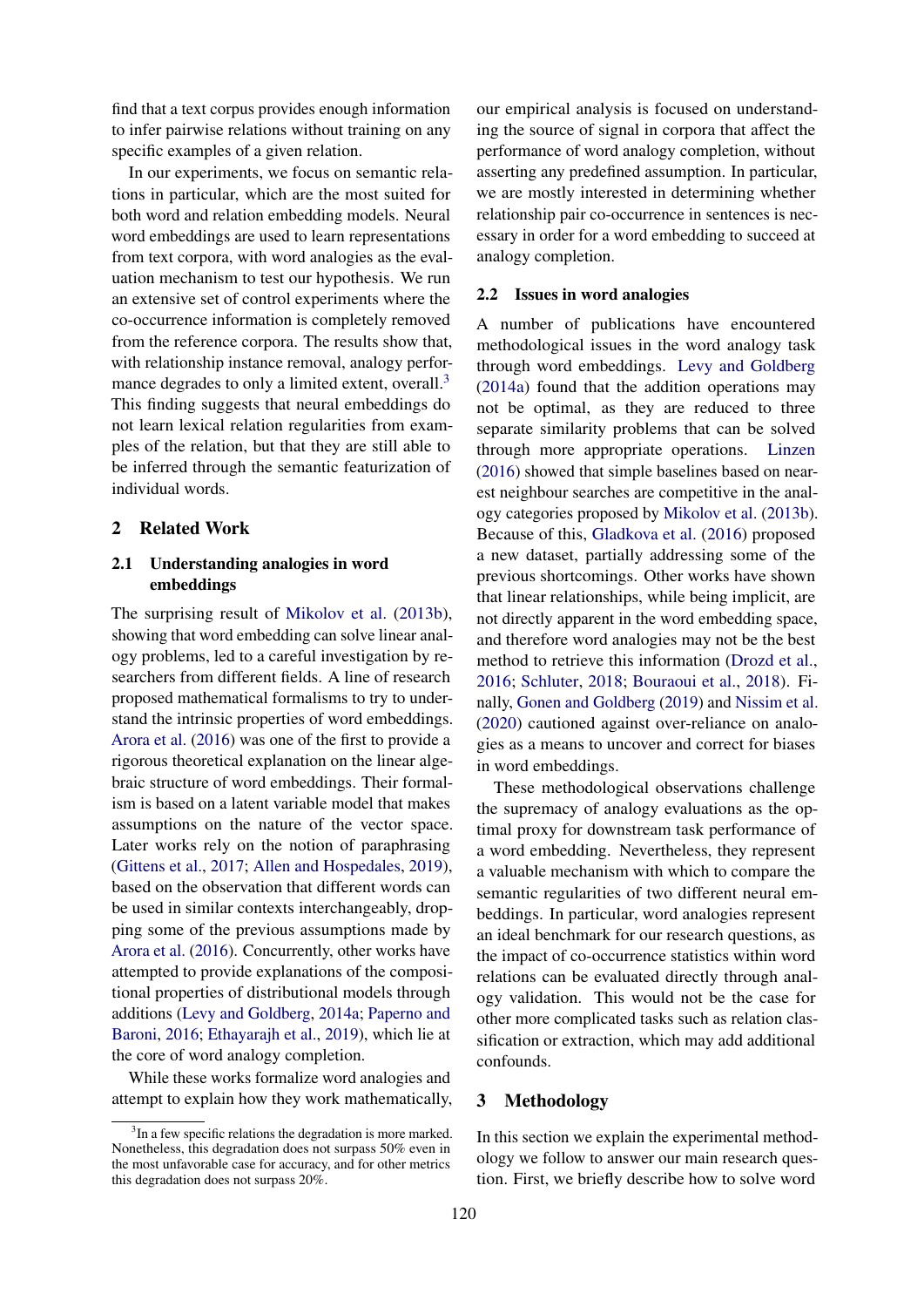analogies using word embeddings (Section [3.1\)](#page-2-0). We then explain our methodology to compile corpora to train word embeddings (Section [3.2\)](#page-2-1).

## <span id="page-2-0"></span>3.1 Solving word analogies with neural word embeddings

The first step to solve word analogies using neural word embeddings is to first learn word vectors from an unlabeled text corpora. To do so, standard word embedding models such as Word2Vec [\(Mikolov](#page-9-1) [et al.,](#page-9-1) [2013a\)](#page-9-1), GloVe [\(Pennington et al.,](#page-10-1) [2014\)](#page-10-1) or FastText [\(Bojanowski et al.,](#page-8-0) [2017\)](#page-8-0) are often used. The output of these models is a vector space where each word is represented as a single point. With these vectors, mathematical operations can then be made to solve a given analogy.

Formally, given three words (*a*, *b* and *c*), the task of word analogy completion consists of predicting the most appropriate word *d* that satisfies *a* is to *b* as *c* is to *d*. In this case, both *a-b* and *c-d* are part of the same relationship. For instance, in the case of *Paris*, *France* and *Berlin*, the word to retrieve would be *Germany*. In this case both *Paris*-*France* and *Berlin*-*Germany* belong to the *capital-of* relation. With word embeddings this can be solved with the simple vector operation<sup>[4](#page-0-0)</sup>  $\vec{b} - \vec{a} + \vec{c}$ , retrieving the word whose vector is closest to that point in the space.

Word analogy completion is used as the main evaluation for our experiments.

## <span id="page-2-1"></span>3.2 Corpus preparation

Our main research question is whether an explicit observation of a relationship in a corpus is necessary to complete an example of that relationship via analogy. To this end, given a reference unlabeled corpus, we devise the following methodology per lexical relation type.

#### <span id="page-2-4"></span>3.2.1 Sentence removal

First, for each relation type (e.g. *capital-of*) in a dataset, we remove all sentences from the corpus that contain word pairs belonging to the relation. This results in a modified corpus for each relation type and a respective word embedding for each relation type trained on the modified corpus. For example, for the pair *Lisbon*-*Portugal*, we would remove all sentences from our reference corpus

where *Lisbon* and *Portugal* co-occur, and this process would be repeated for all pairs of the *capital-of* relation.

#### <span id="page-2-3"></span>3.2.2 Sentence replacement

This setting is similar to the sentence removal strategies with the added inclusion of new sentences to replace the removed ones. In particular, for each removed sentence containing a word pair of a relation type, two sentences from a similar corpus replace it, where each sentence contains one of the words in the pair. This is arguably the most fairly comparable setting to no removal, as the number of occurrences for each word in the relation would be approximately the same with respect to the default setting. The overall number of sentences would be slightly higher, though this is negligible in comparison to the full corpus (see Section [4.1](#page-2-2) for the specific details on the corpora used for the evaluation).

For both the sentence replacement and sentence removal strategies, we also experiment with a more aggressive setting. In this setting (referred to as *removal+* or *replacement+* in our experiments), all sentences containing any two words from the vo-cabulary of the relation<sup>[5](#page-0-0)</sup> are removed, in the case of removal+, or replaced, in the case of replacement+. This is the most aggressive setting where no co-occurrence information of a given relation is preserved.

## 4 Evaluation

In this section we provide the details of our experimental setup (Section [4.1\)](#page-2-2) and then, the main results of our evaluation (Section [4.2\)](#page-3-0).

#### <span id="page-2-2"></span>4.1 Experimental Setting

In the following we describe the experimental setting for all our experiments. More details and code to reproduce our experiments can be found online<sup>[6](#page-0-0)</sup>.

Text corpora. As our reference corpus we selected UMBC [\(Han et al.,](#page-9-14) [2013\)](#page-9-14), which is a diverse 3-billion-token corpus of paragraphs extracted from the web, amounting to a total of 132M sentences. In particular, we randomly select 80% of all sentences which would be the base corpus for the experiments. Then, we used the remaining

<sup>&</sup>lt;sup>4</sup>[Levy and Goldberg](#page-9-12) [\(2014a\)](#page-9-12) showed that a multiplication operation can also be used to solve analogies. However, for this analysis we focused on the traditional solution of the problem proposed by [Mikolov et al.](#page-9-5) [\(2013b\)](#page-9-5).

 ${}^{5}$ Recall from the previous subsection (Section [3.1\)](#page-2-0) that each analogy instance is formed by four words.

<sup>6</sup>[https://github.com/h-yuc/](https://github.com/h-yuc/Lexical-Relations-Analogies) [Lexical-Relations-Analogies](https://github.com/h-yuc/Lexical-Relations-Analogies)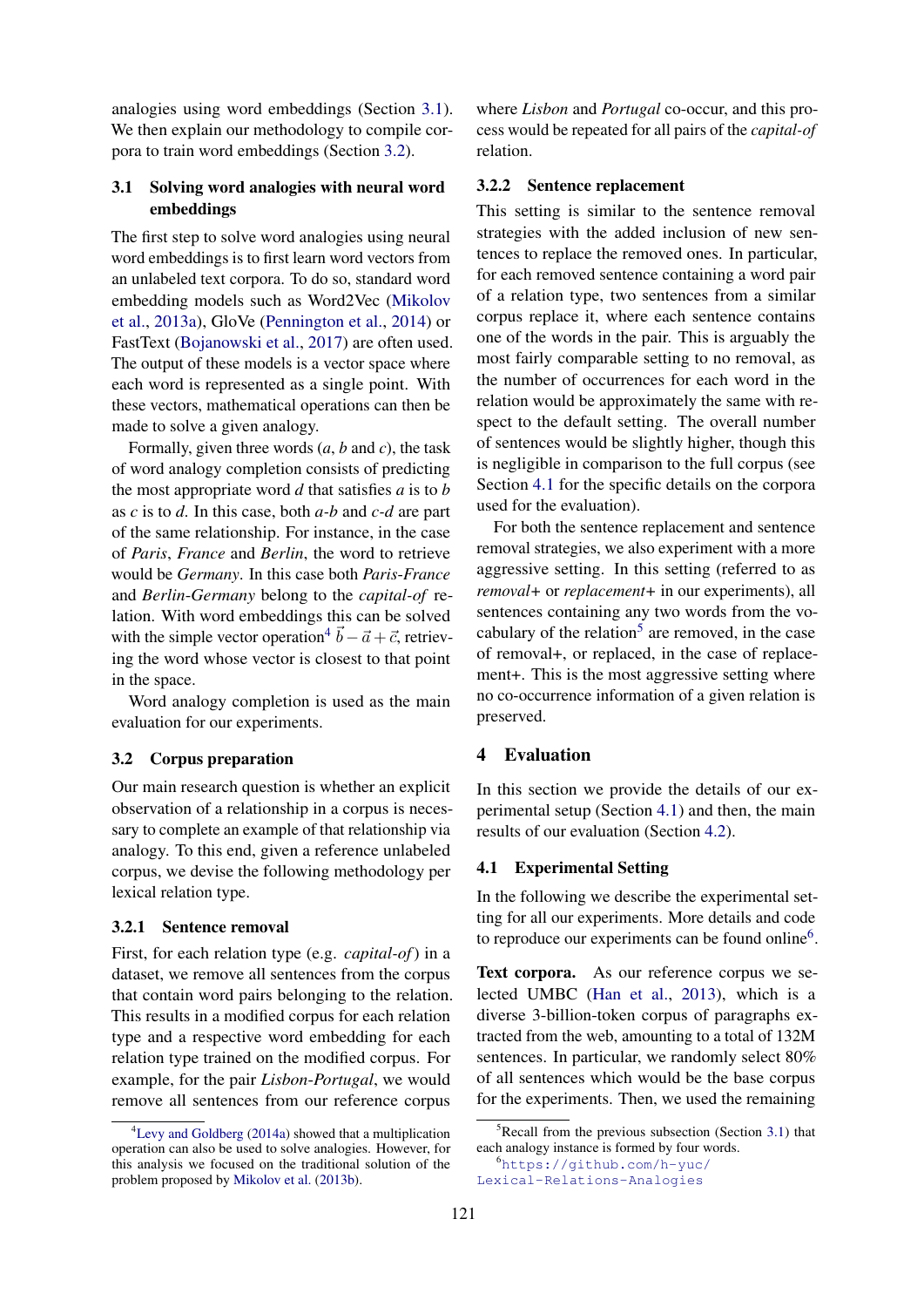20% to add replacement sentences when necessary (see Section [3.2.2](#page-2-3) for more details on the replacement setting). To complement the main results and test the generalization of our findings, we also use Wikipedia<sup>[7](#page-0-0)</sup> (2 billion tokens and 104M sentences) for the base removal experiments.

Word embedding models. For word embedding models, we use both the CBOW and Skip-Gram variants of Word2Vec [\(Mikolov et al.,](#page-9-1) [2013a\)](#page-9-1). These neural representation learning approaches have shown to be amenable to analogy completion since their introduction [\(Mikolov et al.,](#page-9-5) [2013b\)](#page-9-5). Unlike FastText [\(Bojanowski et al.,](#page-8-0) [2017\)](#page-8-0), they do not include character information and are therefore more suitable for our experiments as pure word-based models. We use standard hyperparameters for both CBOW and Skip-Gram, with 300 dimensions and a window size of 10 in both cases. Given the difference in speed (CBOW being around five times faster to train) and the small performance difference, we considered CBOW for all our main experiments, but included Skip-Gram results in the appendix.

Validation datasets. Google [\(Mikolov et al.,](#page-9-5) [2013b\)](#page-9-5) and BATS [\(Gladkova et al.,](#page-9-9) [2016\)](#page-9-9) relation example datasets are used for analogy completion. BATS was introduced after the Google dataset to address some of its shortcomings in the number and type of relations, so the inclusion of both datasets in our experiments help give a more general overview. In particular, we focus on the semantic relations of each dataset. Table [1](#page-3-1) shows the statistics of the relations considered in each of the datasets.

Evaluation protocol. For solving word analogies, we follow the original methodology of [Mikolov et al.](#page-9-5)  $(2013b)^8$  $(2013b)^8$  $(2013b)^8$ , as explained in Section [3.1.](#page-2-0) For simplicity, we unify the evaluation setting for both datasets where we only consider a single solution. In the case of BATS, we consider the first answer as provided in the dataset, which is generally the most specific. With the expectation that performance after co-occurrence removal may degrade substantially, we report analogy completion results using recall at 1 (accuracy), 10, and 50. Recall@50, for example, reports the percentage of analogy completions in which the expected word was among the 50 nearest neighbors to the three

<span id="page-3-1"></span>

|   | <b>Relation type</b>                                                 |       | #inst #word | <b>Example</b>                  |
|---|----------------------------------------------------------------------|-------|-------------|---------------------------------|
|   | cap-comm-country                                                     | 506   | 46          | Cairo, Egypt, Paris, France     |
|   | capital-world                                                        | 4.524 | 232         | Muscat, Oman, Tokyo, Japan      |
|   |                                                                      | 866   | 60          | Europe, euro, Korea, won        |
|   | $\frac{6}{50}$ currency<br>$\frac{6}{5}$ city-in-st<br>city-in-state | 2,467 | 94          | Toledo, Ohio, Dallas, Texas     |
|   | family                                                               | 506   | 46          | king, queen, man, woman         |
|   | nationality-adj.                                                     | 1,599 | 82          | Greece, Greek, Spain, Spanish   |
|   | country-capital                                                      | 2450  | 100         | Hanoi, Vietnam, Rome, Italy     |
|   | country-language                                                     | 2,450 | 100         | Jordan, Arabic, USA, English    |
|   | <b>UK_city-county</b>                                                | 2,450 | 100         | Exeter, Devon, Wells, Somerset  |
|   | name-nationality                                                     | 2,450 | 100         | Caesar, Roman, Plato, Greek     |
|   | name-occupation                                                      | 2,450 | 100         | Plato, philosopher, Dante, poet |
|   | animal-young                                                         | 2,450 | 100         | bee, larva, ox, calf            |
|   | animal-sound                                                         | 2,450 | 100         | bee buzz frog ribbit            |
|   | animal-shelter                                                       | 2,450 | 100         | horse, stable, ant, anthill     |
|   | things-color                                                         | 2,450 | 100         | coffee, black, cream, white     |
|   | male-female                                                          | 2,450 | 100         | son, daughter, father, mother   |
| 2 | hypernym-animal                                                      | 2,450 | 100         | human, primate, cat, feline     |
|   | hypernym-misc                                                        | 2.450 | 100         | pastry, food, plum, fruit       |
|   | hyponym-misc                                                         | 2,450 | 100         | bag, pouch, dessert, cake       |
|   | meronym-subst.                                                       | 2,450 | 100         | bag, leather, penny, metal      |
|   | meronym-member 2,450                                                 |       | 100         | bird, flock, page, book         |
|   | meronym-part                                                         | 2,450 | 100         | day, hour, dollar, cent         |
|   | synonym-intensity                                                    | 2,450 | 100         | angry, furious, ask, beg        |
|   | synonym-exact                                                        | 2,450 | 100         | help, aid, child, kid           |
|   | antonym-gradable                                                     | 2,450 | 100         | aware, unaware, slow, fast      |
|   | antonym-binary                                                       | 2,450 | 100         | after, before, below, above     |

Table 1: Statistics of the word analogy datasets used in our experiments: Number of instances (#inst) and unique words (#word).

word subtraction and addition. The inclusion of recall at different thresholds allows for a more complete overview of the performance, as the standard accuracy measure alone may not reflect the full picture [\(Gladkova et al.,](#page-9-9) [2016;](#page-9-9) [Schluter,](#page-10-5) [2018\)](#page-10-5).

Training. For each relation type, we utilized three different variants of each corpora that are used to train word embeddings (i.e., the original corpus and two resulting from our removal and replacement strategies, as explained in Section [3.2\)](#page-2-1). To reduce the amount of training, we only considered the default and removal strategy for Wikipedia<sup>[9](#page-0-0)</sup>, while all experiments are performed on the main UMBC reference corpus. In total, we compiled 156 different corpora, occupying 2.2TB of disk space, and learned 184 different word embedding models, totalling around 1,980 hours (around 83 full days) of model training on a high performance single node (48-core) system.

#### <span id="page-3-0"></span>4.2 Results

As explained in the previous section, our experiments are aimed at understanding the role of co-occurring words in a given relation type (e.g.

<sup>&</sup>lt;sup>7</sup>We use the Wikipedia dump of November 2016.

<sup>&</sup>lt;sup>8</sup>As in the original protocol, words that are included in the instance are excluded from the nearest neighbours search.

 $9$ Likewise, for Skip-Gram we only considered the Google analogy dataset and a single strategy per corpus (results in the appendix).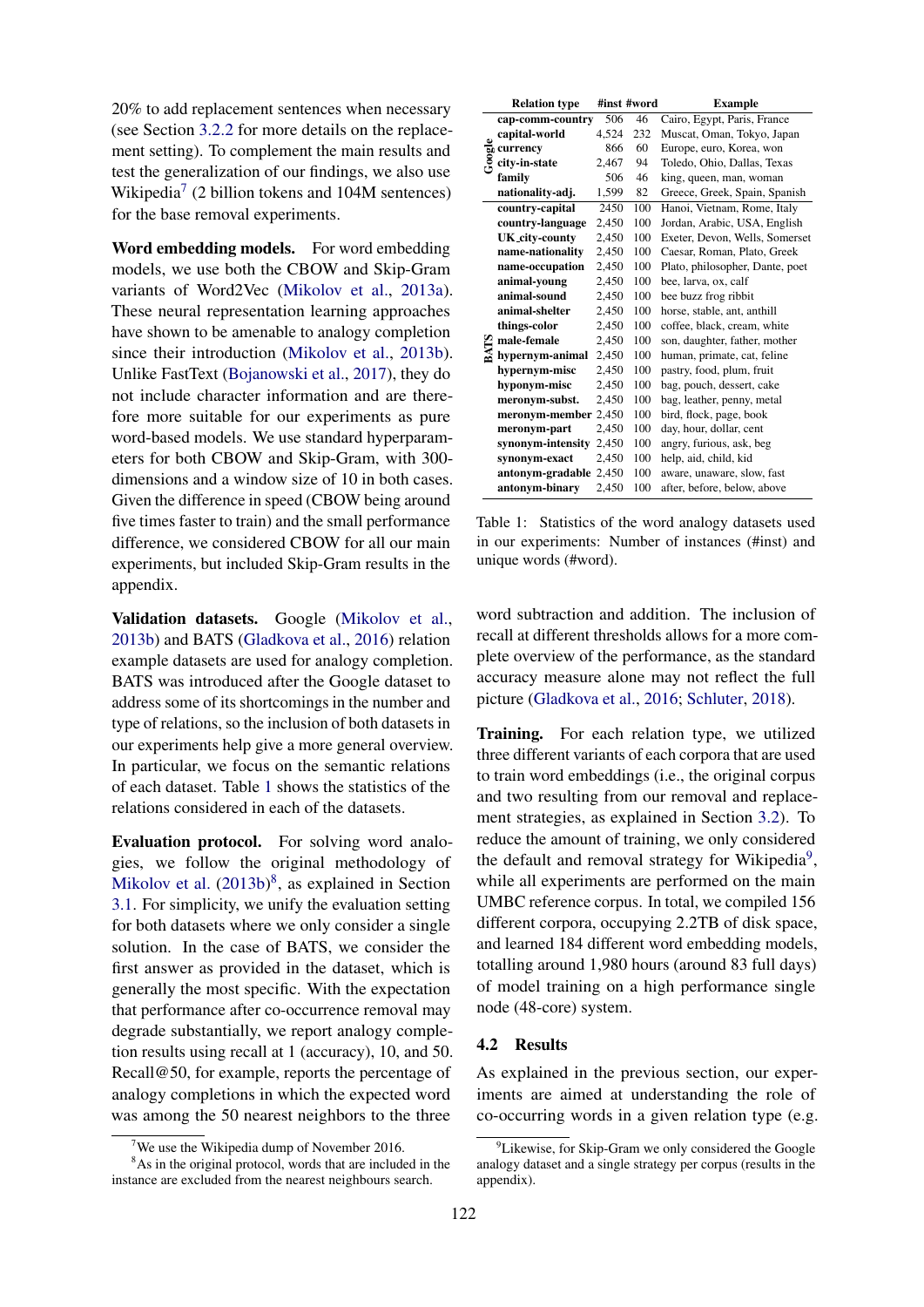<span id="page-4-0"></span>

|            |                |         | Sentences removed                             | Recall@1 (accuracy) |                |     | Recall@10         |      |                 |                | Recall@50      |                          |           |                 |                |                |                   |           |
|------------|----------------|---------|-----------------------------------------------|---------------------|----------------|-----|-------------------|------|-----------------|----------------|----------------|--------------------------|-----------|-----------------|----------------|----------------|-------------------|-----------|
|            |                | Rm/Rp   | $Rm+/Rp+$                                     |                     |                |     | Def Rm Rp Rm+ Rp+ |      |                 |                |                | Def Rm Rp Rm+ Rp+        |           |                 |                |                | Def Rm Rp Rm+ Rp+ |           |
|            | cap.-country   | 49.248  | 245.677 61.7 53.0 52.4 51.4 51.6              |                     |                |     |                   |      |                 |                |                | 89.7 81.6 82.6 83.4 83.4 |           |                 |                | 98.2 90.3 90.5 |                   | 91.3 92.3 |
|            | cap.-world     | 79,060  | 452,915 49.4 31.3 32.7 30.1 33.6              |                     |                |     |                   |      |                 |                | 82.0 65.8 67.9 |                          | 65.0 67.2 |                 | 91.2 79.2 80.5 |                |                   | 78.6 80.8 |
| ≗          | currency       | 4.260   | 145,179                                       | 8.7                 | 5.1            | 6.9 | 5.8               | 6.2  |                 |                | 37.3 32.6 34.2 |                          | 33.1 34.5 |                 |                | 63.5 58.7 59.6 |                   | 58.4 60.4 |
| ष्ट्र<br>इ | city-state     | 96,666  | 247.238                                       | 14.1                | 7.7            | 7.7 | 8.6               | 9.1  |                 |                | 40.4 28.0 28.0 |                          | 28.9 31.5 |                 |                | 62.1 50.1 50.0 |                   | 49.9 53.8 |
|            | family         | 450,875 | 2.830.852 91.1 85.0 82.0                      |                     |                |     | 69.8 72.9         |      | 100.0 95.3 94.7 |                |                |                          | 88.1 89.7 | 100.0 98.4 96.8 |                |                |                   | 90.5 91.1 |
|            | nation-adj     | 145,064 | 492.671 86.4 80.2 81.7                        |                     |                |     | 81.3 83.1         |      |                 |                | 96.0 96.1 95.6 |                          | 96.4 95.9 |                 | 97.9 97.8 97.9 |                |                   | 97.7 97.4 |
|            | <b>AVERAGE</b> | 137,529 | 735,755 51.9 43.7 43.9                        |                     |                |     | 41.2 42.7         |      |                 |                | 74.2 66.5 67.1 |                          | 65.8 67.0 |                 | 85.5 79.1 79.2 |                |                   | 77.7 79.3 |
|            | country-cap    | 66.988  | 369, 463 71.6 54.7 55.8 56.7 59.6             |                     |                |     |                   |      | 90.9 86.9 87.3  |                |                |                          | 86.1 86.5 |                 | 95.1 93.0 93.1 |                |                   | 91.6 91.2 |
|            | country-lang   | 21.066  | 649,071 26.7 24.0 24.9                        |                     |                |     | 16.9 19.6         |      |                 |                | 60.8 56.9 57.4 |                          | 47.5 52.5 |                 | 74.8 73.3 73.1 |                |                   | 62.6 69.1 |
|            | city-county    | 2.599   | 56.719                                        | 1.8                 | 1.2            | 1.2 | 0.2               | 0.7  | 10.4            | 7.8            | 8.3            | 2.5                      | 5.7       |                 | 27.7 25.3 25.0 |                |                   | 6.3 17.8  |
|            | name-nation.   | 12.069  | 1.808.784 20.6 17.5 18.1                      |                     |                |     | 18.9 16.1         |      |                 |                | 54.7 50.7 51.6 |                          | 50.6 46.9 |                 | 72.5 68.9 69.6 |                |                   | 65.1 65.9 |
|            | name-occup.    | 10,934  | 1,030,106 45.1 41.8 42.1                      |                     |                |     | 12.0 34.9         |      |                 |                | 72.2 70.6 69.8 |                          | 30.4 65.1 |                 | 80.6 79.4 79.0 |                |                   | 44.9 76.0 |
|            | animal-young   | 3,238   | 221.647                                       | 3.6                 | 2.7            | 3.0 | 1.2               | 3.4  |                 | 15.5 13.6 12.4 |                |                          | 5.8 10.2  |                 | 28.4 26.4 25.6 |                |                   | 10.7 21.4 |
|            | animal-sound   | 1.307   | 75.529                                        | 3.8                 | 2.7            | 3.5 | 0.8               | 2.0  | 12.2            |                | 9.0 11.0       | 2.8                      | 6.4       |                 | 20.0 15.9 17.2 |                |                   | 4.5 11.1  |
|            | animal-shelter | 11.892  | 569.567                                       | 3.3                 | 1.7            | 1.7 | 0.6               | 1.0  |                 | 16.6 12.4 12.5 |                | 3.4                      | 9.3       |                 | 32.0 26.0 25.7 |                |                   | 8.0 18.8  |
|            | things-color   | 52,219  | 1,179,341                                     |                     | 11.2 11.5 11.8 |     | 12.5 10.9         |      |                 |                | 41.6 39.1 41.0 |                          | 41.1 33.7 |                 | 59.4 55.2 56.7 |                |                   | 54.7 49.5 |
|            | male-female    | 108,898 | 445,429                                       |                     | 48.0 42.8 43.5 |     | 38.6 40.0         |      |                 | 70.4 69.3 68.3 |                |                          | 63.6 64.7 |                 | 79.0 77.4 77.0 |                |                   | 73.6 72.7 |
| <b>ATS</b> | hyper-animal   | 3,410   | 93,258                                        | 9.6                 | 8.4            | 7.8 | 1.6               | 4.4  |                 | 41.1 37.5 38.4 |                |                          | 9.8 29.3  |                 | 67.1 63.8 64.8 |                |                   | 24.1 52.5 |
| ≃          | hyper-misc     | 15.157  | 456,525                                       | 4.7                 | 4.4            | 4.2 | 1.6               | 3.1  |                 | 23.8 22.9 22.3 |                |                          | 14.8 20.9 |                 | 43.0 41.5 40.8 |                |                   | 28.2 37.6 |
|            | hypo-misc      | 32.118  | 274,377                                       | 9.8                 | 10.3           | 9.3 | 8.8               | 10.9 |                 |                | 55.9 54.2 55.4 |                          | 49.1 55.1 |                 | 81.3 79.3 79.1 |                |                   | 73.4 79.0 |
|            | mero-subst.    | 68,128  | 1,548,273                                     | 6.5                 | 5.4            | 5.3 | 2.9               | 3.7  |                 | 30.7 26.0 25.8 |                |                          | 15.6 20.8 |                 |                | 52.5 45.2 45.4 |                   | 30.5 40.7 |
|            | mero-member    | 257,447 | 4,897,322                                     | 3.1                 | 2.9            | 2.8 | 2.3               | 3.0  |                 | 26.9 24.7 25.3 |                |                          | 17.9 25.9 |                 | 44.7 41.8 42.1 |                |                   | 30.4 43.4 |
|            | mero-part      | 30.016  | 364.053                                       | 2.9                 | 2.7            | 2.4 | 2.7               | 2.7  |                 |                | 29.0 27.4 27.2 |                          | 23.9 26.9 |                 | 49.8 48.1 48.1 |                |                   | 42.0 46.7 |
|            | syn-intens.    | 40,241  | 1,329,093                                     |                     | 17.9 17.7 17.4 |     | 14.8 19.0         |      |                 |                | 49.6 47.1 49.0 |                          | 42.3 47.2 |                 | 70.2 68.4 68.9 |                |                   | 59.8 68.3 |
|            | syn-exact      | 49.292  | 882,075 27.8 26.0 25.8                        |                     |                |     | 26.6 27.5         |      |                 |                |                | 69.0 66.2 65.4 66.9 68.6 |           |                 |                | 85.8 84.2 83.8 |                   | 84.4 84.9 |
|            | auto-grad.     | 237.221 | 2,397,131 21.3 20.0 19.8                      |                     |                |     | 17.1 22.1         |      |                 |                | 46.2 43.3 43.6 |                          | 40.4 46.9 |                 |                | 65.1 61.5 61.6 |                   | 59.1 65.4 |
|            | auto-binary    |         | 1.648.965 42.023.189 27.6 26.2 27.6 28.6 35.1 |                     |                |     |                   |      |                 |                | 59.2 56.1 56.7 |                          | 57.4 67.2 |                 |                | 71.1 69.9 70.0 |                   | 71.8 80.6 |
|            | <b>AVERAGE</b> | 133,660 | 3,033,547 18.3 16.2 16.4 13.3 16.0            |                     |                |     |                   |      |                 |                |                | 43.8 41.1 41.4 33.6 39.5 |           |                 |                | 60.0 57.2 57.3 |                   | 46.3 54.6 |

Table 2: UMBC corpus word analogy results using CBOW with five different configurations: Default (Def), Remove (Rm), Replace (Rp) and their more aggressive counterparts removing all pairwise co-occurrences (Rm+ and Rp+).

*capital-of*) as they pertain to analogy completion. Table [2](#page-4-0) shows the main set of results of the CBOW model on the UMBC corpus. As can be observed, and as expected, the default model (i.e., no cooccurrence removal) trained on the original corpus provides the highest analogy completion results, overall. However, less expected is the low magnitude decrease in performance of the experiments involving co-occurrence removal. The default experiments performed analogies with 51.9% accuracy (R@1), on average, compared to 42.7% with the most aggressive replace plus (Rp+) strategy on the Google dataset, and 18.1% vs. 16.0%, respectively, on the BATS dataset. Figure [1](#page-5-0) shows the average decrease in performance of the replace strategy (Rp) per relation type as a percentage of the default performance. For R@1, the decrease in performance is lower than 10% for the majority of relations. When considering  $R@10$  and  $R@50$ , this decrease in performance is even less pronounced, which suggests that the main geometrical features of the space were largely preserved (a more visu-

alization of the space is presented in Section [5.2\)](#page-6-0). The *animal-shelter* significant decrease in performance is a special case as the performance of the default model was very low to start with (3.3%), which highlights the difficulty to model that particular relationship via word analogies. The same could be attributed to the *city-state* (Default accuracy of 14.1%), which is the relation with the second highest decrease in performance for  $R@1$ .

Finally, Table [3](#page-6-1) shows experimental results for the default, remove (Rm) and remove plus (Rm+) strategies for models trained on the Wikipedia corpus. The results are slightly higher overall, given the clean, consistent, and topically comprehensive nature of the corpus. The overall difference between default and removal strategies was similar to that of UMBC (reminder that the remove plus strategy consisted of removing all sentences where any two words from a given relation co-occur). No co-occurrence removal (Def) vs. removal plus (Rm+) had analogy completion accuracies of 59% vs. 52.5%, respectively, on the Google dataset, and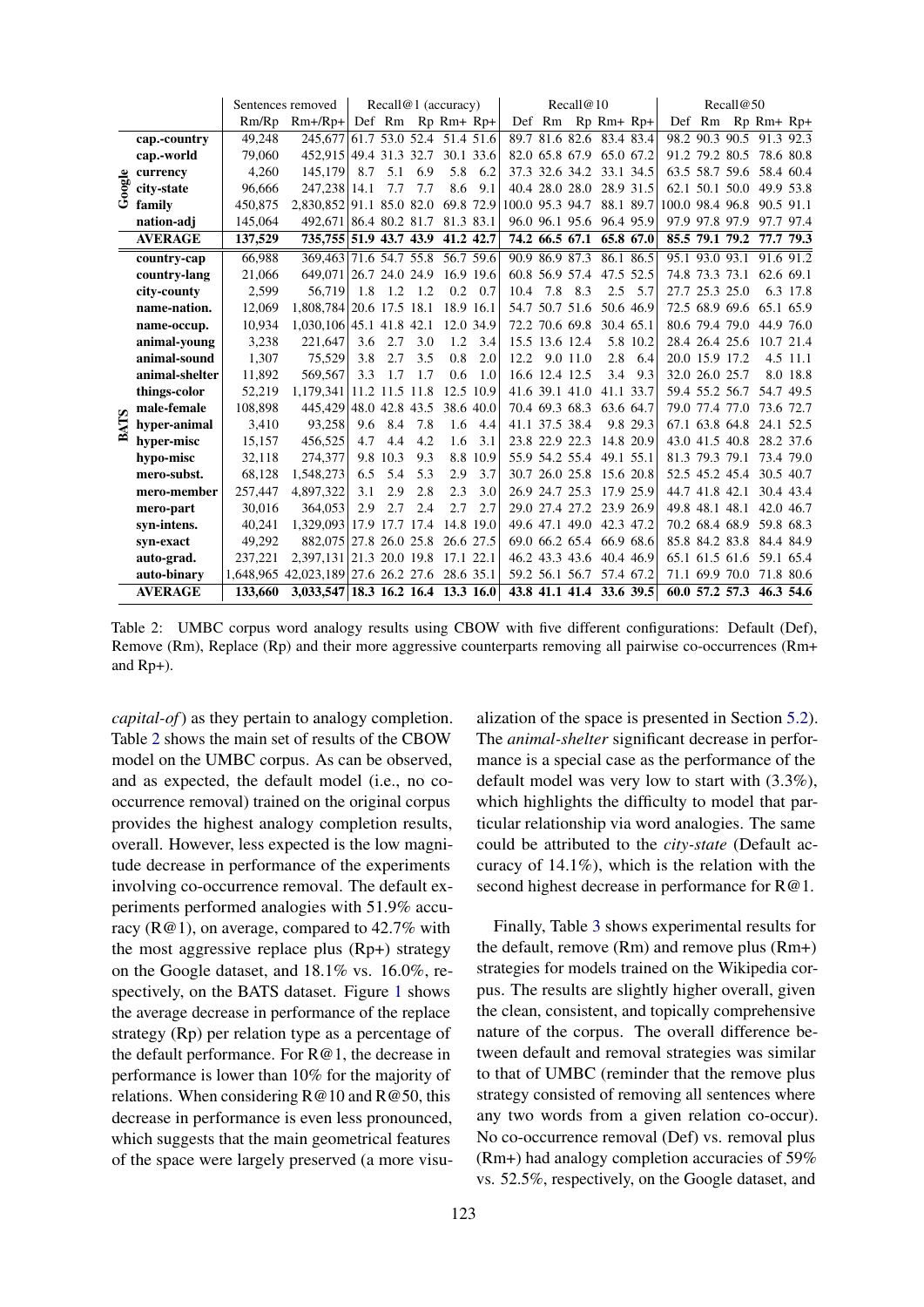<span id="page-5-0"></span>

Figure 1: Average decrease in performance (%) of the CBOW model trained on the original UMBC corpus with respect to the replace strategy (Rp) per relation type (Google and BATS datasets).

21.7% vs. 20.3% on the BATS dataset.

#### 5 Analysis

In this section we aim to better understand the results presented in the previous section. In particular, we analyze to what extent the performance drops that exist are correlated with frequencies of words in the relationship (Section [5.1\)](#page-5-1). We also compare, through principal component analysis (PCA) visualization, the structure of the relation with the highest point decrease, before and after co-occurrence removal (Section [5.2\)](#page-6-0).

#### <span id="page-5-1"></span>5.1 Correlation with word frequency

A natural question that may arise when looking at the results is whether word frequency has any influence on the performance drop of co-occurring word pairs. For instance, one may wonder if getting a high-quality word embedding, which is generally achieved when word frequency is sufficiently high in the corpus, is enough to compensate for the lack of sentences with words forming a certain relation. Or, alternatively, if the relative frequency of co-occurring words in a relation has an effect on the final embedding, as this would mean that frequency is a necessary condition for learning robust semantic regularities. To answer these questions, we computed the correlation between word and pair frequencies in a word analogy instance and the performance drop. For the frequency indicator, we computed two numbers,  $H_{ind}$  and  $H_{pair}$ :

1. Harmonic mean $10$  between all individual

words in the analogy instance  $(H_{ind})$  was computed as follows:

$$
H_{ind} = \frac{n}{\sum_{i=1}^{n} \frac{1}{x_i}} \tag{1}
$$

where  $x_i$  is the frequency of a word in the given word analogy instance and  $n$  is the number of words, i.e., four in the case of individual words in word analogies. For example, the harmonic mean of the four words, *king* (220,958 occurrences in UMBC), *queen* (52,262), *man* (751,262), and *woman* (296,915) would be 141,048.

2. The relative pairwise frequency  $(H_{pair})$  was computed as the previous number divided by the harmonic mean of the number of sentences where two words of a pair co-occur (i.e.,  $H_{co}$ ):

$$
H_{pair} = \frac{H_{co}}{H_{ind}} = \frac{2 \cdot p_1 \cdot p_2}{(p_1 + p_2)} \cdot \frac{1}{H_{ind}} \quad (2)
$$

where  $p_i$  corresponds to the frequency of a relation pair in a word analogy instance. This number can give a better indication of how relevant the co-occurrence information of a given word pair is. Following the previous example, the relative pairwise frequency  $H_{pair}$  of the instance composed of *king-queen* (5,498 joint co-occurrences in UMBC) and *man-woman* (36,189) is 0.068.

 $10$ We decided to use the harmonic mean because it is gener-

ally more robust to outliers (e.g., a highly frequent word) than the usual arithmetic mean.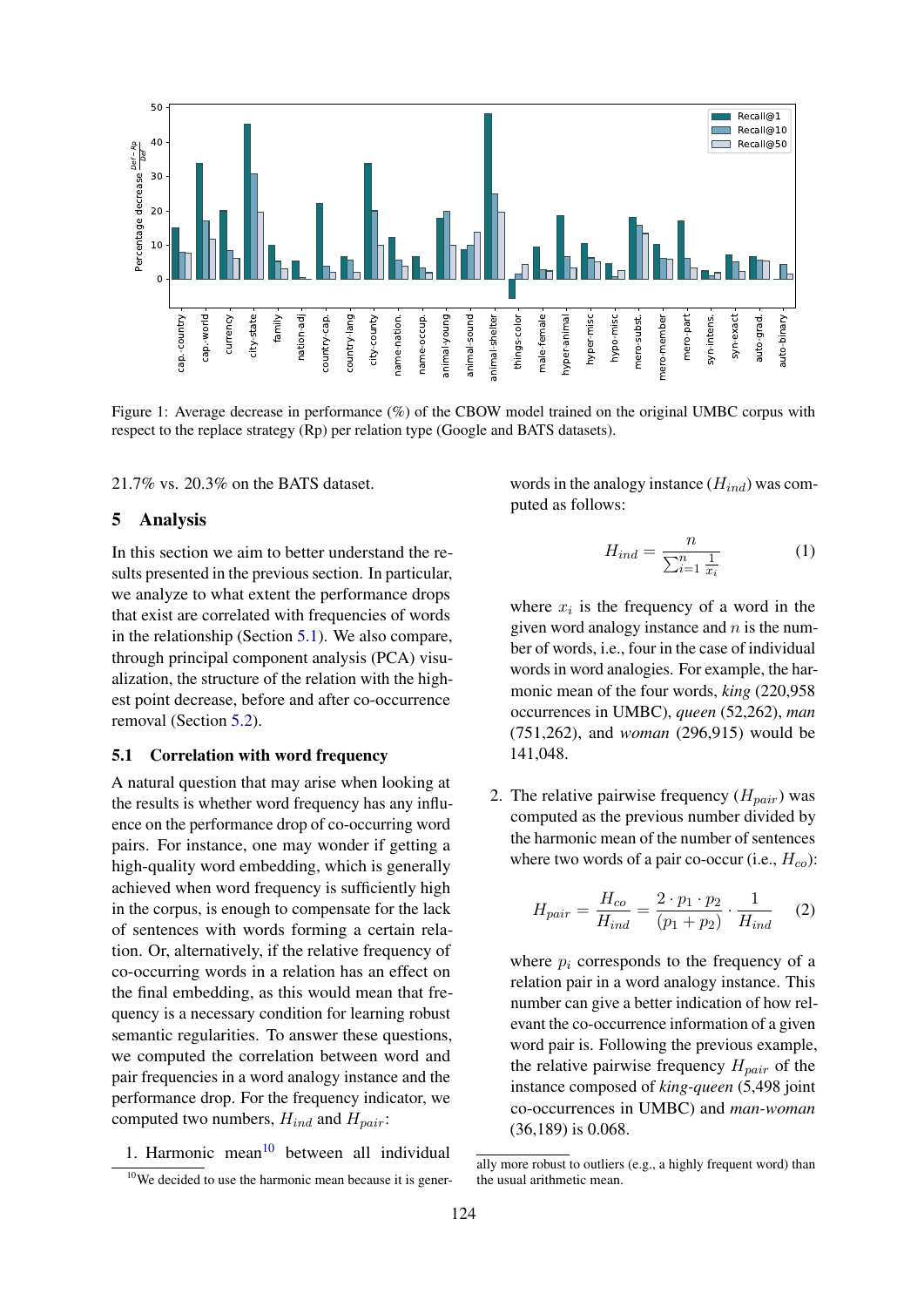<span id="page-6-1"></span>

|             |                       | Sentences removed | Recall@1 (accuracy) |      |      |       | Recall@10 |      | Recall@50 |      |           |                   |
|-------------|-----------------------|-------------------|---------------------|------|------|-------|-----------|------|-----------|------|-----------|-------------------|
|             |                       | Rm                | $Rm+$               | Def  | Rm   | $Rm+$ | Def       | Rm   | $Rm+$     | Def  | <b>Rm</b> | $Rm+$             |
| Google      | capital-country       | 162,671           | 521,038             | 61.9 | 54.6 | 55.5  | 93.3      | 89.5 | 90.3      | 97.6 | 94.9      | 96.1              |
|             | capital-world         | 320.106           | 1,102,291           | 66.8 | 48.1 | 51.4  | 92.9      | 80.6 | 82.1      | 97.2 | 90.3      | 91.1              |
|             | currency              | 4,327             | 223,588             | 31.4 | 28.5 | 25.3  | 60.9      | 58.2 | 51.3      | 77.9 | 78.4      | 71.0              |
|             | city-in-state         | 344,196           | 659,539             | 19.7 | 12.6 | 15.2  | 54.0      | 34.8 | 39.4      | 72.3 | 55.7      | 58.5              |
|             | family                | 375,904           | 1,012,935           | 78.1 | 73.3 | 72.3  | 94.3      | 92.9 | 89.7      | 95.7 | 94.5      | 93.9              |
|             | nationality-adjective | 437,316           | 1,381,200           | 95.9 | 94.9 | 95.5  | 98.5      | 98.6 | 97.6      | 99.8 | 99.7      | 98.9              |
|             | <b>AVERAGE</b>        | 274,087           | 816,765             | 59.0 | 52.0 | 52.5  | 82.3      | 75.8 | 75.1      | 90.1 | 85.6      | 84.9              |
|             | country-capital       | 267,095           | 885,924             | 83.8 | 79.5 | 78.7  | 91.1      | 90.0 | 88.9      | 93.6 | 91.8      | $\overline{91.3}$ |
|             | country-language      | 82,842            | 527,339             | 28.6 | 25.3 | 23.9  | 62.0      | 58.5 | 58.9      | 72.7 | 70.9      | 71.2              |
|             | <b>UK_city-county</b> | 39,780            | 198,005             | 17.0 | 9.1  | 9.7   | 43.5      | 34.0 | 34.3      | 59.0 | 52.3      | 51.8              |
|             | name-nationality      | 31,980            | 390,864             | 31.4 | 29.5 | 30.7  | 56.0      | 53.9 | 56.5      | 67.8 | 65.2      | 69.1              |
|             | name-occupation       | 24,798            | 136,447             | 39.9 | 35.9 | 34.7  | 63.0      | 59.5 | 58.3      | 72.1 | 68.8      | 67.8              |
|             | animal-young          | 7,021             | 135.815             | 5.4  | 2.4  | 2.4   | 20.0      | 12.5 | 10.5      | 33.1 | 24.4      | 22.3              |
|             | animal-sound          | 2,921             | 121,416             | 5.3  | 2.8  | 1.7   | 15.2      | 10.5 | 7.6       | 24.2 | 18.6      | 14.5              |
|             | animal-shelter        | 23,832            | 262,708             | 2.0  | 1.3  | 0.9   | 8.7       | 5.4  | 4.6       | 17.5 | 12.1      | 10.7              |
|             | things-color          | 47,298            | 445,312             | 14.5 | 15.0 | 15.2  | 39.9      | 38.6 | 42.8      | 55.6 | 52.7      | 56.2              |
|             | male-female           | 400.035           | 1,387,664           | 51.8 | 47.4 | 46.5  | 77.6      | 73.7 | 71.6      | 84.5 | 82.4      | 80.7              |
| <b>BATS</b> | hypernyms-animals     | 11,723            | 77,632              | 20.1 | 16.8 | 14.4  | 57.6      | 52.7 | 47.4      | 75.4 | 71.0      | 66.6              |
|             | hypernyms-misc        | 16,825            | 164,097             | 7.4  | 6.7  | 6.2   | 33.1      | 29.9 | 30.3      | 55.8 | 53.0      | 51.9              |
|             | hyponyms-misc         | 90,811            | 594,541             | 12.4 | 12.4 | 10.9  | 52.2      | 51.2 | 49.4      | 72.7 | 70.6      | 69.8              |
|             | meronyms-substance    | 70,896            | 510,291             | 7.8  | 6.7  | 6.9   | 28.9      | 24.2 | 24.9      | 48.7 | 43.4      | 41.4              |
|             | meronyms-member       | 774,473           | 4,259,786           | 10.4 | 9.1  | 12.0  | 33.3      | 28.2 | 35.6      | 49.9 | 44.7      | 53.0              |
|             | meronyms-part         | 91,041            | 539,371             | 6.7  | 6.1  | 5.5   | 34.0      | 31.5 | 31.7      | 56.5 | 52.0      | 51.4              |
|             | synonyms-intensity    | 44,149            | 624,662             | 15.6 | 14.9 | 14.4  | 42.9      | 40.4 | 40.7      | 61.3 | 60.7      | 58.7              |
|             | synonyms-exact        | 83,651            | 1,308,183           | 23.2 | 20.7 | 25.4  | 52.6      | 50.0 | 54.4      | 69.1 | 67.1      | 70.2              |
|             | antonyms-gradable     | 282,330           | 1,233,454           | 21.6 | 18.5 | 22.3  | 49.0      | 46.3 | 49.6      | 67.1 | 64.6      | 66.5              |
|             | antonyms-binary       | 1,726,724         | 21,329,952          | 29.4 | 26.1 | 44.6  | 57.7      | 55.4 | 77.2      | 72.2 | 70.7      | 85.6              |
|             | <b>AVERAGE</b>        | 206,011           | 1,756,673           | 21.7 | 19.3 | 20.3  | 45.9      | 42.3 | 43.8      | 60.4 | 56.8      | $\overline{57.5}$ |

Table 3: Wikipedia corpus word analogy results using CBOW with three different configurations: Default (Def), Remove (Rm), and its more aggressive setting removing all pairwise co-occurrences (Rm+)

With respect to performance drops, for each analogy completion instance we considered the ranks $11$ of the correct completion words in both the default and replace settings and computed the difference. Table [4](#page-6-2) shows the results of the correlation results in the Google analogy dataset. Not surprisingly, the correlation between the individual frequency of the words in an instance and the rank difference is negative in all relation types except for one (*nationality-adjective*). However, the correlation is rather weak, as the addition of new sentences compensate for the initial removal, even if the sentences are of a different kind. As for the relative frequency of pairs in the instance, the correlation is positive as expected. In this case, the signal is higher than with the individual frequency case, especially in the *family* relationship. Overall, this experiment shows a level of support for our initial premises on the effect of relative pair frequencies, but further research would be necessary to understand other

reasons behind the performance drop.

<span id="page-6-2"></span>

|                | Frequency |       |      | <b>Correlation</b> |            |  |  |
|----------------|-----------|-------|------|--------------------|------------|--|--|
|                | Ind       | Pair  | Drop | $H_{ind}$          | $H_{pair}$ |  |  |
| cap.-country   | 26.111    | 2.002 | 15.1 | $-0.239$           | $-0.114$   |  |  |
| cap.-world     | 4,328     | 434   | 33.8 | $-0.128$           | $+0.188$   |  |  |
| currency       | 3,815     | 52    | 20.0 | $-0.092$           | $+0.041$   |  |  |
| city-state     | 14,226    | 1.121 | 45.3 | $-0.012$           | $+0.192$   |  |  |
| family         | 58,197    | 5.617 | 10.0 | $-0.065$           | $+0.315$   |  |  |
| nation-adj     | 30,076    | 2.238 | 5.4  | $+0.063$           | $+0.021$   |  |  |
| <b>AVERAGE</b> | 22,792    | 1.911 | 22.9 | $-0.079$           | $+0.107$   |  |  |

Table 4: Pearson correlations between frequency (average among all instances in the dataset) and performance drop between the default and replace (Rp) corpora.

## <span id="page-6-0"></span>5.2 Visualization

In this section, we present visualizations of the word pairs from one lexical relation, before and after co-occurrence removal, in order to gain insight into the effect of removal on the learned structure of the space. In particular, we selected the relation from the Google datasets with the largest raw

 $11$ We only considered the position of the fifty first nearest neighbours. If the correct word was not among the fifty nearest neighbours, 51 was used as the position, which would be equivalent to a wrong answer.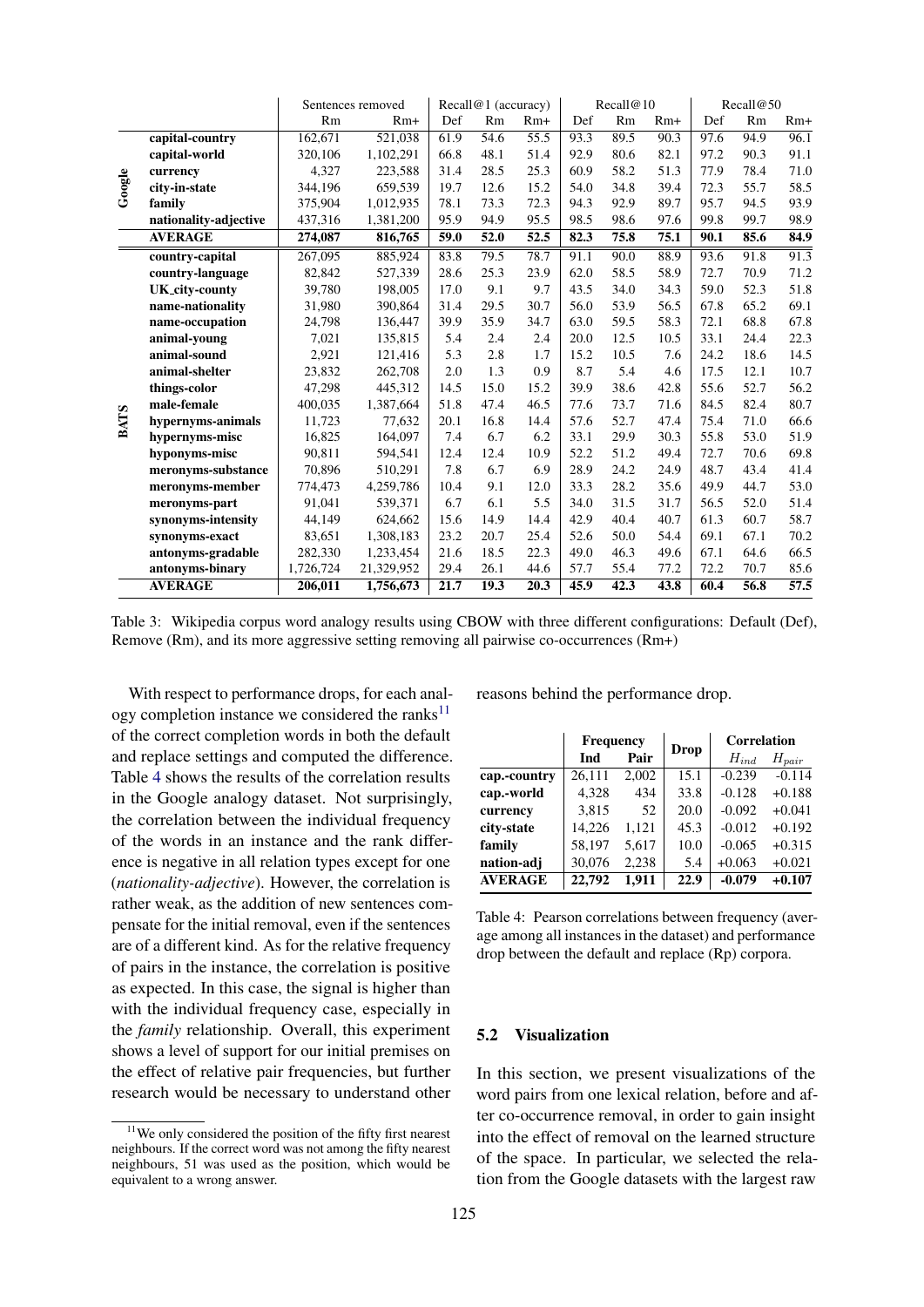<span id="page-7-0"></span>

Figure 2: *Capital-world* vectors projected by PCA. All models trained on different subsets of UMBC: default (left) and remove (right). Red marks (x) correspond to *countries* and blue dots, *capitals*.

performance point drop<sup>[12](#page-0-0)</sup>. Figure [2](#page-7-0) shows the two principal components of word pairs in the *capitalworld* relation for both the default (Def) and remove (Rm) settings. A reminder from Section [3.2.1,](#page-2-4) the remove setting involves removing all sentences where both words from a relation co-occur, without any replacement. As can be seen, even in the case of a relation with a  $R@1$  performance gap as high as 36.6%, the linear relations are largely preserved in the word embedding space. This can also be supported by the fact that the performance drop is much smaller for R@10 and R@50 (see Figure [1\)](#page-5-0), suggesting that the correct completion word is still somewhere near in the space. For example, for the instance *Australia, Canberra, Spain*, the correct word *Madrid* is found as the fifth nearest neighbours in the Rm vector space, with the top two words being *Barcelona* and *Valencia* (other large Spanish cities). Intuitively, this error does not affect the overall representation of the relation in the vector space, as those words were already in a similar linear relationship in the default model.

#### 6 Discussion

### 6.1 The source of semantic regularities

In this paper, we find that neural word embeddings (i.e., Word2Vec models) do not require observation of instances of the relation (e.g., Madrid is the *capital of* Spain) in order to maintain nominal accuracy in relation completion tasks. We believe this is the first time such an observation has been made, empirically, using natural language, though it has been observed in neural embeddings trained on non-linguistic data [\(Pardos and Nam,](#page-10-6) [2020\)](#page-10-6).

In [Mikolov et al.](#page-9-5) [\(2013b\)](#page-9-5), where Word2Vec models were first introduced, the phrase "Linguistic Regularities" was used. While it was not made explicit what the word regularities referred to, analogy completion was exclusively used for validation, leaving open the possibility that regularities referred to some pattern of structure allowing for lexical relationships to be expressed. If the regularities relevant to analogy completion are not formed from examples of the lexical relationship contained in the analogy, then how are they formed and how was the accuracy of the completion mostly retained in our experiments in the absence of examples? Instead, it may leverage the robustness of regularities, or features, learned about individual words to lay the structural foundation for inferences to then be made about a lexical relation. Removing co-occurrences of capitals and countries, for example, would not completely remove the concept of capitals and countries from the corpus. The embedding of "Madrid" would likely still encode features associated with a busy city, government buildings, culture, and European regionality. This is also related to work that showed relations and relevant information from relations can be captured from word embeddings [\(Jadhav et al.,](#page-9-15) [2020\)](#page-9-15), even if the relation cannot be retrieved explicitly from linear transformations [\(Drozd et al.,](#page-8-5) [2016;](#page-8-5) [Bouraoui et al.,](#page-8-6) [2018\)](#page-8-6). Interestingly, however, our results indicate that the frequency of an individual word in a corpus is only weakly related to the robustness of features leveraged for successful analogy completion.

Finally, even though co-occurrences of pairs from a specific relation are not necessary to learn the necessary features, word pairs still may play a critical role in regularity development. Most

 $12$ In the appendix we also include the same visualizations for the relations with the second largest performance drop (*city-in-state*) and the smallest performance drop (*nationalityadjective*), which largely share the same conclusions.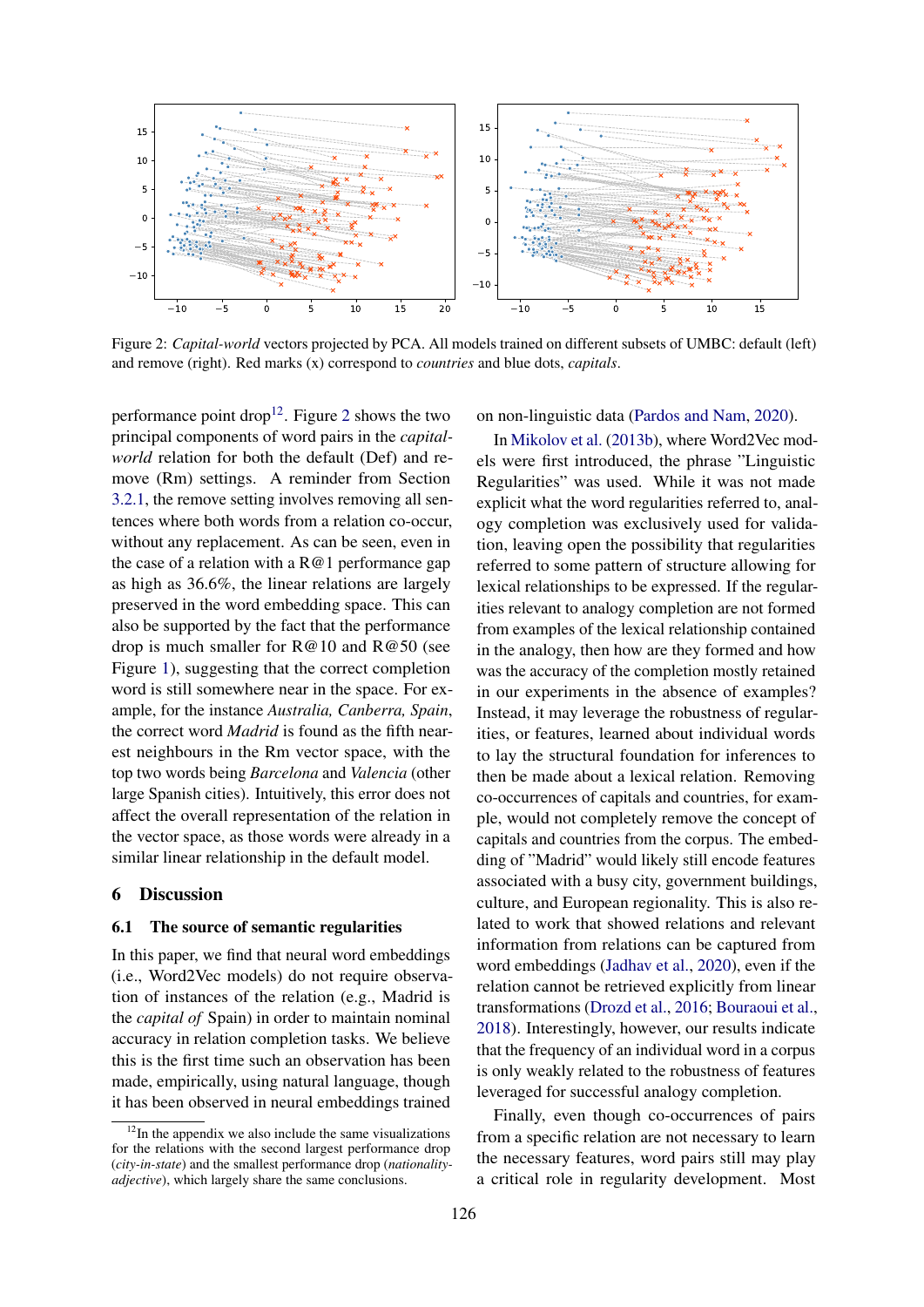word embedding models (including the Skip-Gram model of Word2Vec) are trained in pairwise fashion after-all, making predictions and calculating loss based on each pair of input and context words.

#### 6.2 Cognitive perspective

Neural embeddings come from a cognitive perspective on semantic representation. They stem from a hypothesized architecture of the mind called Connectionism [\(Feldman and Ballard,](#page-9-3) [1982\)](#page-9-3) in which emergent concepts [\(Hopfield,](#page-9-16) [1982;](#page-9-16) [Hinton,](#page-9-17) [1986\)](#page-9-17) are learned as distributed representations across the embedding space [\(Hinton et al.,](#page-9-2) [1986\)](#page-9-2). If neural word embeddings are a candidate model of a component of human cognition, then our results suggest that the faculties of the mind that understand relational concepts (e.g., male and female) may establish these concepts primarily through induction and observations of behavior. For example, this would mean that we learn features of male and female separately, rather than through explicit declaration of representative pairs (i.e., explicit cooccurrences). It is perhaps a separate faculty of the mind that queries this conceptual representation framework for inferences to be made about relationships between new elements. These inferences, conducted by way of analogy, may indeed be key to innovation [\(Hope et al.,](#page-9-18) [2017\)](#page-9-18) and a possible component of human creativity [\(Holyoak et al.,](#page-9-19) [1996\)](#page-9-19).

# 7 Conclusion and Future Work

In this paper we have presented a large-scale analysis on the role of co-occurring relational word pairs in completing analogies. In the analyses we have measured to what extent the loss of co-occurrence information within relation types affects analogy completion using neural word embeddings. Perhaps surprisingly, this effect is quite small, to the point that word embeddings can complete analogies of a relationship in the vector space even if the co-occurrence information from the reference corpus is totally removed.

In order to complement this analysis, for future work it would be interesting to analyze to what extent the conclusions of this analysis apply to purely distributional models, e.g., PMI-based, as they have shown to share similarity properties with word embeddings [\(Levy et al.,](#page-9-20) [2015\)](#page-9-20), to the point of Skip-Gram being viewed as an implicit co-occurrence matrix factorization [\(Levy and Goldberg,](#page-9-21) [2014b\)](#page-9-21).

Moreover, the analysis could be extended to other types of relations, not only semantic. Further investigation could then focus on how the main sources of concepts and linguistic regularities in word embeddings are learned, and how they can be leveraged to improve unsupervised relation models, e.g., [\(Jameel et al.,](#page-9-10) [2018;](#page-9-10) [Joshi et al.,](#page-9-11) [2019\)](#page-9-11). Finally, as a follow-up to recent work aiming at understanding how language models and contextualized embeddings capture relations [\(Petroni et al.,](#page-10-7) [2019;](#page-10-7) [Bouraoui et al.,](#page-8-7) [2020;](#page-8-7) [Jiang et al.,](#page-9-22) [2020\)](#page-9-22), further research could be devoted to analyze the performance of such models with and without pairwise co-occurrence information.

#### References

- <span id="page-8-2"></span>Carl Allen and Timothy Hospedales. 2019. Analogies explained: Towards understanding word embeddings. In *International Conference on Machine Learning*, pages 223–231.
- <span id="page-8-1"></span>Sanjeev Arora, Yuanzhi Li, Yingyu Liang, Tengyu Ma, and Andrej Risteski. 2016. A latent variable model approach to pmi-based word embeddings. *Transactions of the Association for Computational Linguistics*, 4:385–399.
- <span id="page-8-0"></span>Piotr Bojanowski, Edouard Grave, Armand Joulin, and Tomas Mikolov. 2017. Enriching word vectors with subword information. *Transactions of the Association of Computational Linguistics*, 5(1):135–146.
- <span id="page-8-7"></span>Zied Bouraoui, Jose Camacho-Collados, and Steven Schockaert. 2020. Inducing relational knowledge from BERT. In *Proceedings of AAAI*.
- <span id="page-8-6"></span>Zied Bouraoui, Shoaib Jameel, and Steven Schockaert. 2018. [Relation induction in word embeddings revis](https://www.aclweb.org/anthology/C18-1138)[ited.](https://www.aclweb.org/anthology/C18-1138) In *Proceedings of the 27th International Conference on Computational Linguistics*, pages 1627– 1637, Santa Fe, New Mexico, USA. Association for Computational Linguistics.
- <span id="page-8-4"></span>Jose Camacho-Collados, Luis Espinosa-Anke, Shoaib Jameel, and Steven Schockaert. 2019. A latent variable model for learning distributional relation vectors. In *Proceedings of IJCAI*.
- <span id="page-8-5"></span>Aleksandr Drozd, Anna Gladkova, and Satoshi Matsuoka. 2016. Word embeddings, analogies, and machine learning: Beyond king-man+ woman= queen. In *Proceedings of coling 2016, the 26th international conference on computational linguistics: Technical papers*, pages 3519–3530.
- <span id="page-8-3"></span>Luis Espinosa-Anke and Steven Schockaert. 2018. [SeVeN: Augmenting word embeddings with unsu](https://www.aclweb.org/anthology/C18-1225)[pervised relation vectors.](https://www.aclweb.org/anthology/C18-1225) In *Proceedings of the 27th International Conference on Computational Linguistics*, pages 2653–2665, Santa Fe, New Mexico, USA. Association for Computational Linguistics.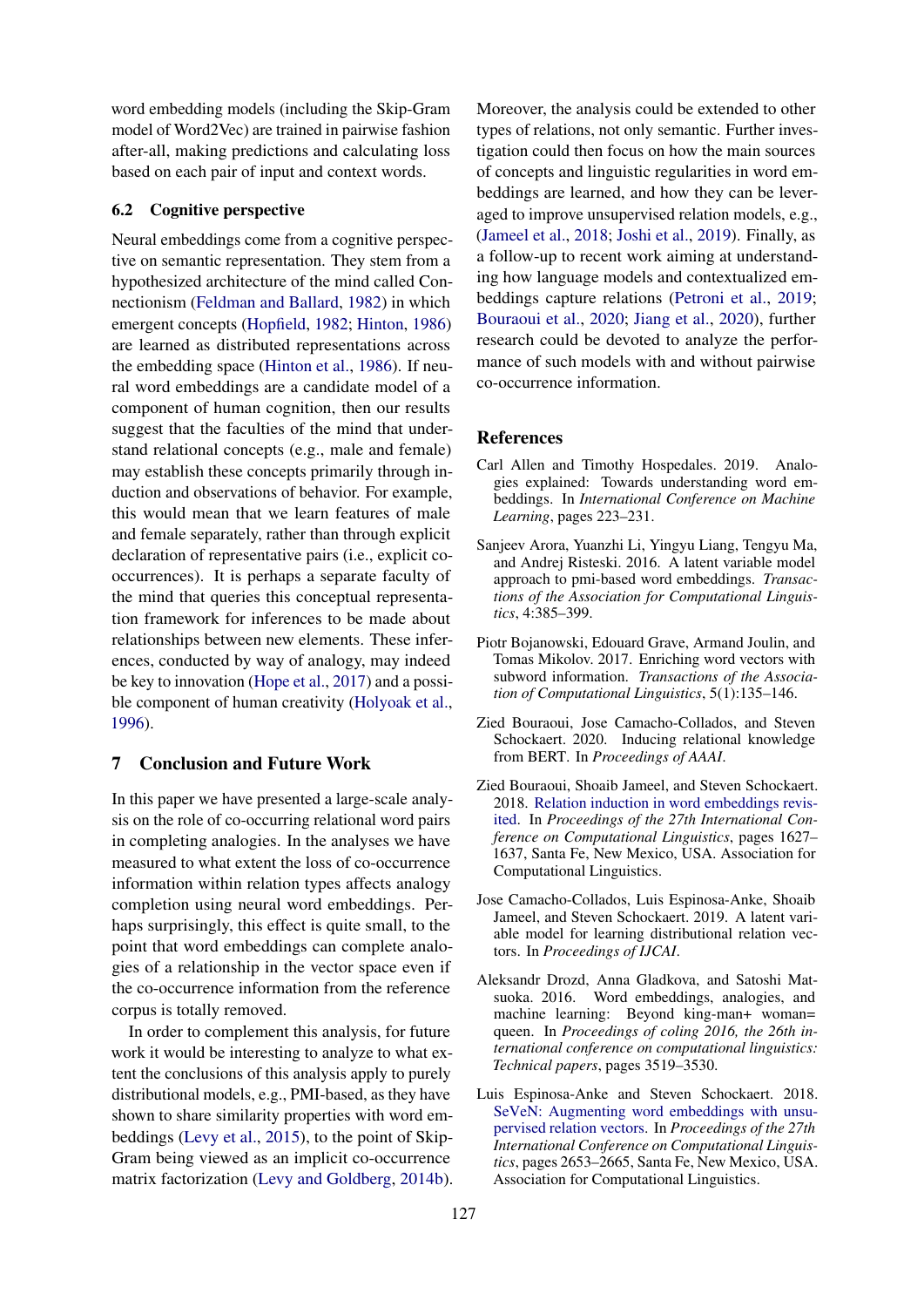- <span id="page-9-7"></span>Kawin Ethayarajh, David Duvenaud, and Graeme Hirst. 2019. Towards understanding linear word analogies. In *Proceedings of the 57th Annual Meeting of the Association for Computational Linguistics*, pages 3253–3262.
- <span id="page-9-3"></span>Jerome A. Feldman and Dana H. Ballard. 1982. Connectionist models and their properties. *Cognitive Science*, 6(3):205–254.
- <span id="page-9-0"></span>John R. Firth. 1957. A synopsis of linguistic theory. *Studies in Linguistic Analysis (special volume of the Philological Society)*, 1952-59:1–32.
- <span id="page-9-6"></span>Alex Gittens, Dimitris Achlioptas, and Michael W Mahoney. 2017. Skip-gram- zipf+ uniform= vector additivity. In *Proceedings of the 55th Annual Meeting of the Association for Computational Linguistics (Volume 1: Long Papers)*, pages 69–76.
- <span id="page-9-9"></span>Anna Gladkova, Aleksandr Drozd, and Satoshi Matsuoka. 2016. Analogy-based detection of morphological and semantic relations with word embeddings: what works and what doesn't. In *Proceedings of the Student Research Workshop at NAACL*, pages 8–15.
- <span id="page-9-4"></span>Yoav Goldberg. 2017. Neural network methods for natural language processing. *Synthesis Lectures on Human Language Technologies*, 10(1):1–309.
- <span id="page-9-13"></span>Hila Gonen and Yoav Goldberg. 2019. Lipstick on a pig: Debiasing methods cover up systematic gender biases in word embeddings but do not remove them. In *Proceedings of the 2019 Conference of the North American Chapter of the Association for Computational Linguistics: Human Language Technologies, Volume 1 (Long and Short Papers)*, pages 609–614.
- <span id="page-9-14"></span>Lushan Han, Abhay Kashyap, Tim Finin, James Mayfield, and Jonathan Weese. 2013. UMBC EBIQUITY-CORE: Semantic textual similarity systems. In *Proceedings of the Second Joint Conference on Lexical and Computational Semantics*, volume 1, pages 44–52.
- <span id="page-9-17"></span>Geoffrey E. Hinton. 1986. Learning distributed representations of concepts. In *Proceedings of the eighth annual conference of the cognitive science society*, volume 1, page 12. Amherst, MA.
- <span id="page-9-2"></span>Geoffrey E. Hinton, James L. McClelland, and David E. Rumelhart. 1986. Distributed representations. *Parallel distributed processing: explorations in the microstructure of cognition, vol. 1*, pages 77–109.
- <span id="page-9-19"></span>Keith J Holyoak, Keith James Holyoak, and Paul Thagard. 1996. *Mental leaps: Analogy in creative thought*. MIT press.
- <span id="page-9-18"></span>Tom Hope, Joel Chan, Aniket Kittur, and Dafna Shahaf. 2017. Accelerating innovation through analogy mining. In *Proceedings of the 23rd ACM SIGKDD International Conference on Knowledge Discovery and Data Mining*, pages 235–243.
- <span id="page-9-16"></span>John J. Hopfield. 1982. Neural networks and physical systems with emergent collective computational abilities. *Proceedings of the National Academy of Sciences*, 79(8):2554–2558.
- <span id="page-9-15"></span>Aishwarya Jadhav, Yifat Amir, and Zachary A. Pardos. 2020. Lexical relation mining in neural word embeddings. In *Proceedings of the 29th International Conference on Computational Linguistics*.
- <span id="page-9-10"></span>Shoaib Jameel, Zied Bouraoui, and Steven Schockaert. 2018. [Unsupervised learning of distributional re](https://doi.org/10.18653/v1/P18-1003)[lation vectors.](https://doi.org/10.18653/v1/P18-1003) In *Proceedings of the 56th Annual Meeting of the Association for Computational Linguistics (Volume 1: Long Papers)*, pages 23–33, Melbourne, Australia. Association for Computational Linguistics.
- <span id="page-9-22"></span>Zhengbao Jiang, Frank F. Xu, Jun Araki, and Graham Neubig. 2020. [How can we know what language](https://doi.org/10.1162/tacl_a_00324) [models know?](https://doi.org/10.1162/tacl_a_00324) *Transactions of the Association for Computational Linguistics*, 8:423–438.
- <span id="page-9-11"></span>Mandar Joshi, Eunsol Choi, Omer Levy, Daniel Weld, and Luke Zettlemoyer. 2019. [pair2vec: Composi](https://doi.org/10.18653/v1/N19-1362)[tional word-pair embeddings for cross-sentence in](https://doi.org/10.18653/v1/N19-1362)[ference.](https://doi.org/10.18653/v1/N19-1362) In *Proceedings of the 2019 Conference of the North American Chapter of the Association for Computational Linguistics: Human Language Technologies, Volume 1 (Long and Short Papers)*, pages 3597–3608, Minneapolis, Minnesota. Association for Computational Linguistics.
- <span id="page-9-12"></span>Omer Levy and Yoav Goldberg. 2014a. [Linguistic](https://doi.org/10.3115/v1/W14-1618) [regularities in sparse and explicit word representa](https://doi.org/10.3115/v1/W14-1618)[tions.](https://doi.org/10.3115/v1/W14-1618) In *Proceedings of the Eighteenth Conference on Computational Natural Language Learning*, pages 171–180, Ann Arbor, Michigan. Association for Computational Linguistics.
- <span id="page-9-21"></span>Omer Levy and Yoav Goldberg. 2014b. Neural word embedding as implicit matrix factorization. In *Advances in neural information processing systems*, pages 2177–2185.
- <span id="page-9-20"></span>Omer Levy, Yoav Goldberg, and Ido Dagan. 2015. Improving distributional similarity with lessons learned from word embeddings. *Transactions of the Association for Computational Linguistics*, 3:211–225.
- <span id="page-9-8"></span>Tal Linzen. 2016. Issues in evaluating semantic spaces using word analogies. In *Proceedings of the 1st Workshop on Evaluating Vector-Space Representations for NLP*, pages 13–18.
- <span id="page-9-1"></span>Tomas Mikolov, Kai Chen, Greg Corrado, and Jeffrey Dean. 2013a. Efficient estimation of word representations in vector space. *CoRR*, abs/1301.3781.
- <span id="page-9-5"></span>Tomas Mikolov, Wen-tau Yih, and Geoffrey Zweig. 2013b. Linguistic regularities in continuous space word representations. In *Proceedings of HLT-NAACL*, pages 746–751.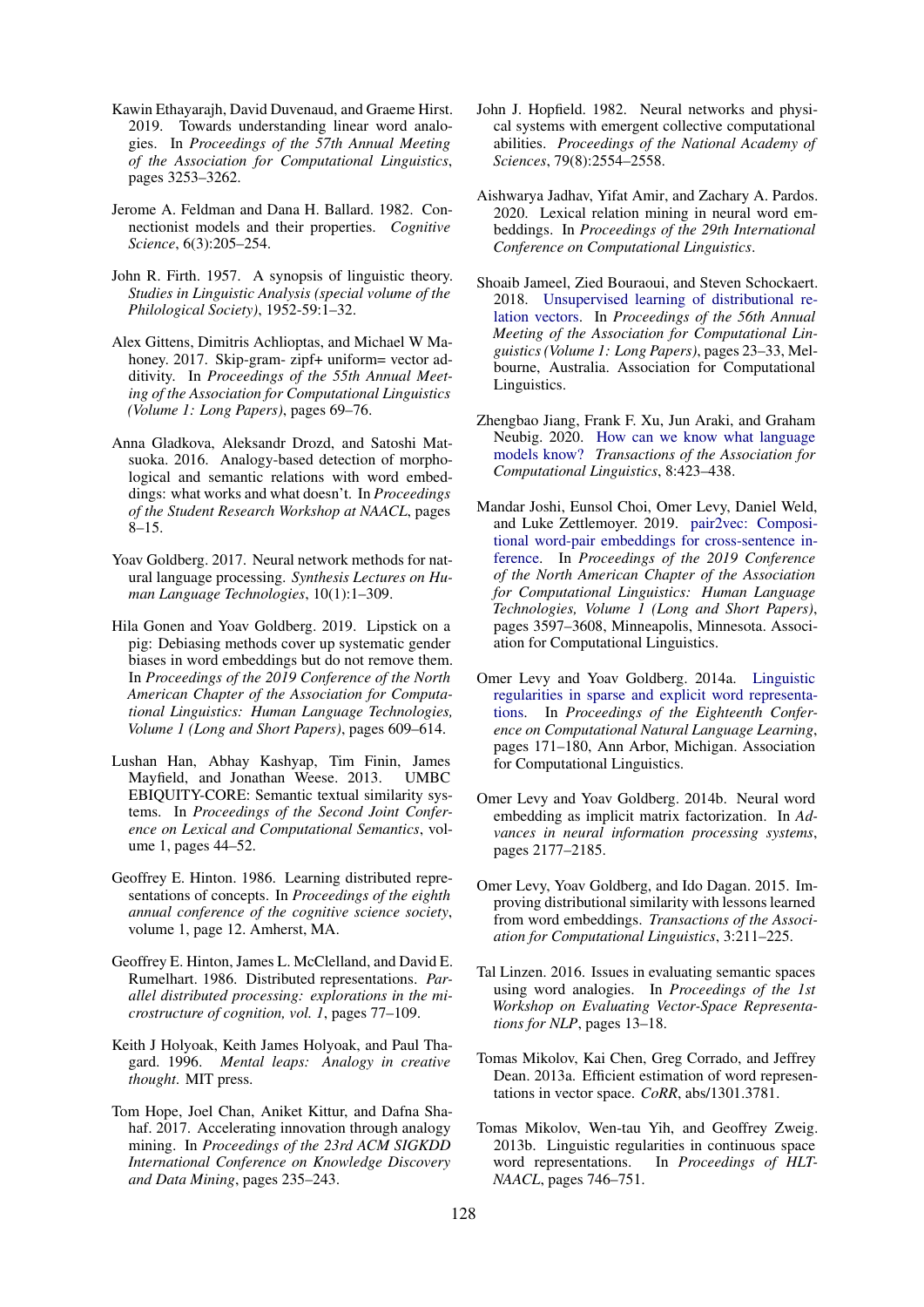- <span id="page-10-2"></span>Malvina Nissim, Rik van Noord, and Rob van der Goot. 2020. [Fair is better than sensational: Man is to doc](https://doi.org/10.1162/coli_a_00379)[tor as woman is to doctor.](https://doi.org/10.1162/coli_a_00379) *Computational Linguistics*, 46(2):487–497.
- <span id="page-10-4"></span>Denis Paperno and Marco Baroni. 2016. When the whole is less than the sum of its parts: How composition affects pmi values in distributional semantic vectors. *Computational Linguistics*, 42(2):345–350.
- <span id="page-10-6"></span>Zachary A. Pardos and Andrew J. H. Nam. 2020. A university map of course knowledge. *PLoS ONE*, 15(9).
- <span id="page-10-1"></span>Jeffrey Pennington, Richard Socher, and Christopher D Manning. 2014. GloVe: Global vectors for word representation. In *Proceedings of EMNLP*, pages 1532–1543.
- <span id="page-10-7"></span>Fabio Petroni, Tim Rocktäschel, Sebastian Riedel, Patrick Lewis, Anton Bakhtin, Yuxiang Wu, and Alexander Miller. 2019. Language models as knowledge bases? In *Proceedings of the 2019 Conference on Empirical Methods in Natural Language Processing and the 9th International Joint Conference on Natural Language Processing (EMNLP-IJCNLP)*, pages 2463–2473.
- <span id="page-10-5"></span>Natalie Schluter. 2018. The word analogy testing caveat. In *Proceedings of the 2018 Conference of the North American Chapter of the Association for Computational Linguistics: Human Language Technologies, Volume 2 (Short Papers)*, pages 242–246.
- <span id="page-10-0"></span>Peter D. Turney and Patrick Pantel. 2010. From frequency to meaning: Vector space models of semantics. *Journal of Artificial Intelligence Research*, 37:141–188.
- <span id="page-10-3"></span>Koki Washio and Tsuneaki Kato. 2018. [Filling miss](https://doi.org/10.18653/v1/N18-1102)[ing paths: Modeling co-occurrences of word pairs](https://doi.org/10.18653/v1/N18-1102) [and dependency paths for recognizing lexical seman](https://doi.org/10.18653/v1/N18-1102)[tic relations.](https://doi.org/10.18653/v1/N18-1102) In *Proceedings of the 2018 Conference of the North American Chapter of the Association for Computational Linguistics: Human Language Technologies, Volume 1 (Long Papers)*, pages 1123– 1133, New Orleans, Louisiana. Association for Computational Linguistics.

## Appendix

# A Additional Experiments

In this appendix we include some additional results that complement our main experiments.

Skip-gram results. Table [5](#page-11-0) and [6](#page-11-1) present the results of the Skip-gram model of Word2Vec trained in UMBC and Wikipedia, respectively.

Performance drop. Figure [3](#page-11-2) presents the performance drop percentage of the remove setting (Rm) with respect to the default setting in UMBC.

## B Visualizations

Figures [4](#page-12-0) and [5](#page-12-1) present visualizations of the word embedding space for the relations *nationalityadjective* and *city-in-state*, respectively, in both default (Def) and remove (Rm) settings. These figures complement Figure [2](#page-7-0) of the main paper.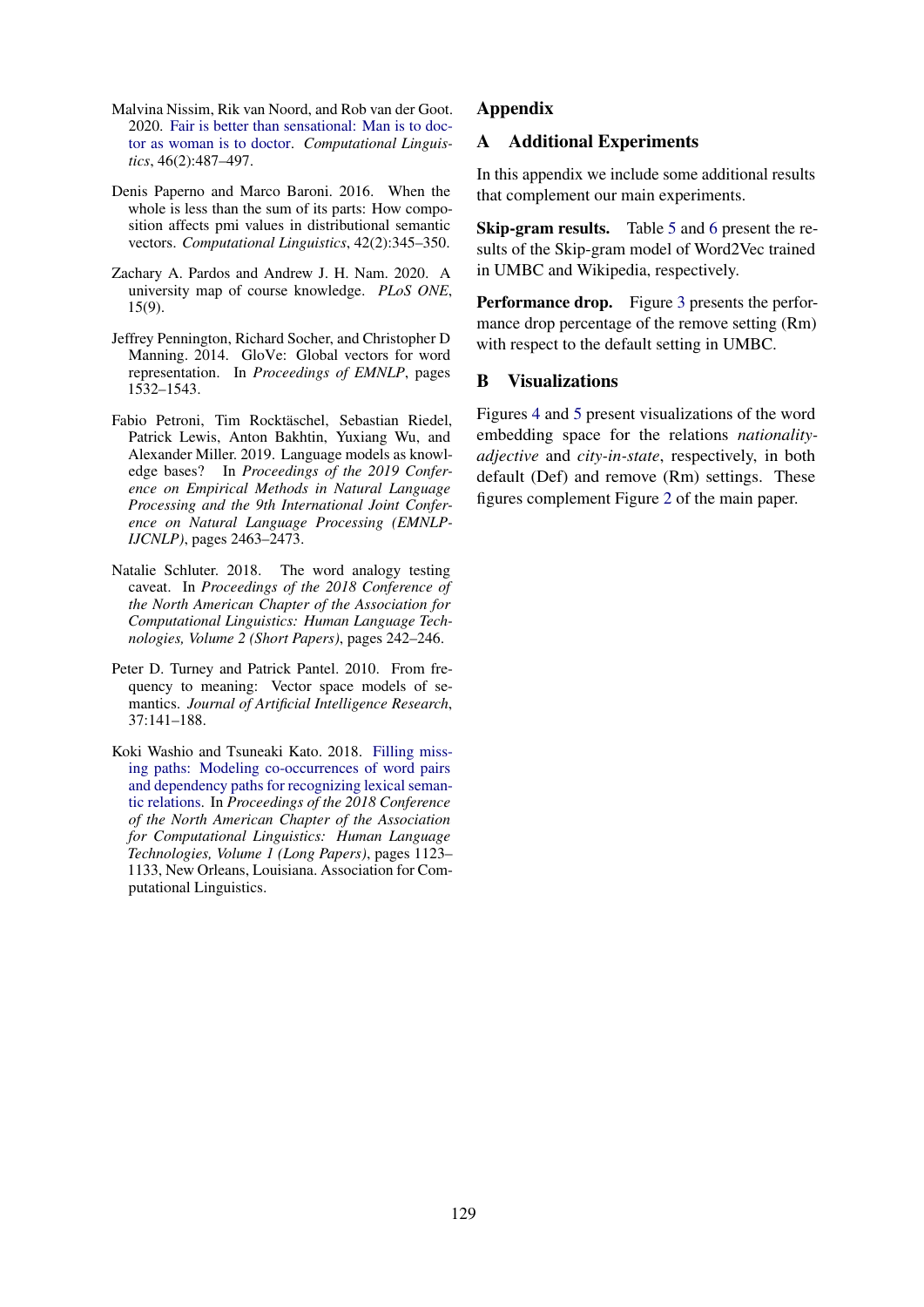<span id="page-11-2"></span>

Figure 3: Average decrease in performance (%) of the CBOW model trained on the original UMBC corpus with respect to the removal strategy (Rm) per relation type (Google and BATS datasets).

<span id="page-11-0"></span>

|        |                | Recall@1 |      |       |       | Recall@10 |       | Recall@50 |      |       |  |
|--------|----------------|----------|------|-------|-------|-----------|-------|-----------|------|-------|--|
|        |                | Def      | Rp   | $Rp+$ | Def   | Rp        | $Rp+$ | Def       | Rp   | $Rp+$ |  |
|        | cap.-country   | 61.7     | 51.0 | 48.2  | 91.7  | 85.2      | 86.2  | 98.4      | 95.1 | 93.1  |  |
|        | cap.-world     | 49.8     | 34.0 | 33.5  | 79.1  | 66.5      | 65.3  | 92.2      | 81.0 | 80.4  |  |
|        | currency       | 12.1     | 9.5  | 5.8   | 35.7  | 30.6      | 28.1  | 61.8      | 57.7 | 53.0  |  |
| Google | city-state     | 16.6     | 10.2 | 10.7  | 54.6  | 37.5      | 38.4  | 76.3      | 62.5 | 62.8  |  |
|        | family         | 82.0     | 67.2 | 63.2  | 100.0 | 90.9      | 82.0  | 100.0     | 94.9 | 87.6  |  |
|        | nation-adj     | 92.4     | 89.2 | 87.9  | 98.0  | 96.6      | 95.9  | 99.8      | 99.3 | 97.2  |  |
|        | <b>AVERAGE</b> | 52.4     | 43.5 | 41.5  | 76.5  | 67.9      | 66.0  | 88.1      | 81.7 | 79.0  |  |

Table 5: UMBC corpus word analogy results using Skip-gram with three different configurations: Default (Def), Replace (Rp), its more aggressive setting replacing all pairwise co-occurrences, i.e., Rp+.

<span id="page-11-1"></span>

|       |                | Recall@1 |                |       |       | Recall@10      |       | Recall@50 |       |       |  |
|-------|----------------|----------|----------------|-------|-------|----------------|-------|-----------|-------|-------|--|
|       |                | Def      | R <sub>m</sub> | $Rm+$ | Def   | R <sub>m</sub> | $Rm+$ | Def       | Rm    | $Rm+$ |  |
|       | cap.-country   | 68.0     | 52.0           | 45.9  | 96.1  | 86.8           | 84.6  | 99.2      | 97.0  | 95.9  |  |
|       | cap.-world     | 70.0     | 44.6           | 42.2  | 93.7  | 78.6           | 78.1  | 97.9      | 89.1  | 89.9  |  |
|       | currency       | 31.2     | 23.6           | 19.2  | 59.9  | 53.1           | 44.8  | 73.2      | 67.7  | 59.5  |  |
| oogle | city-state     | 19.9     | 8.9            | 10.5  | 56.8  | 29.9           | 32.4  | 75.4      | 50.4  | 51.2  |  |
| ق     | family         | 71.2     | 61.5           | 59.1  | 94.9  | 83.8           | 82.6  | 95.5      | 90.7  | 89.5  |  |
|       | nation-adj     | 99.7     | 98.7           | 96.7  | 100.0 | 99.9           | 99.3  | 100.0     | 100.0 | 99.8  |  |
|       | <b>AVERAGE</b> | 60.0     | 48.2           | 45.6  | 83.6  | 72.0           | 70.3  | 90.2      | 82.5  | 80.9  |  |

Table 6: Wikipedia corpus word analogy results using Skip-gram with three different configurations: Default (Def), Remove (Rm), its more aggressive setting removing all pairwise co-occurrences, i.e., Rm+.